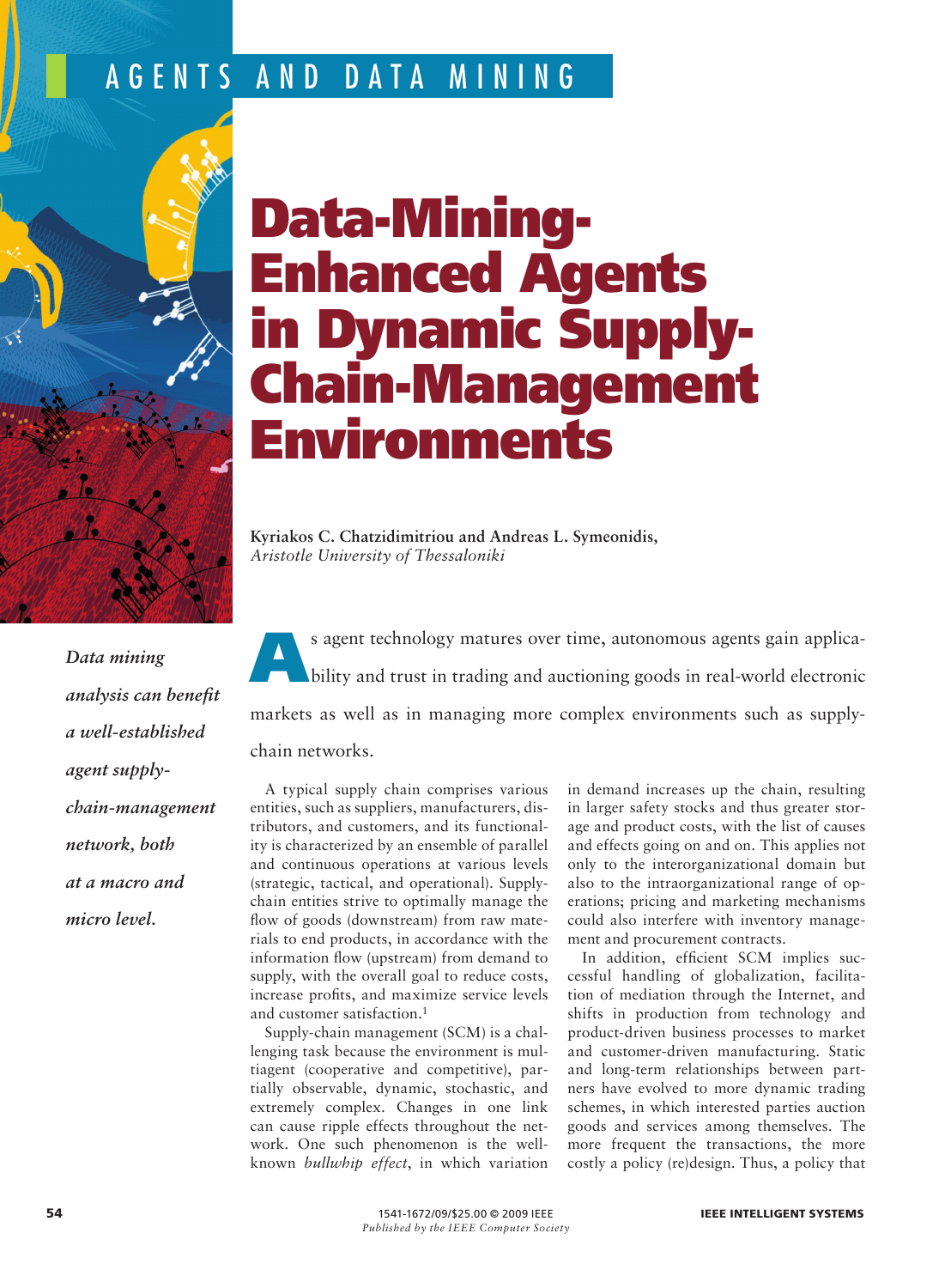can semiautomatically adapt and respond to current market conditions is extremely appealing.<sup>2</sup>

Data mining (DM) offers an adaptation methodology3 that can provide a predictive edge over competitors. Through DM, we can extract correctly evaluated models along various links in the supply chain, enabling us to generalize, detect abnormalities, and identify potential market opportunities. Coupled with agent technology (AT), which can provide real-time input and assessment of the DM-extracted models, decisions on the current state of the environment can be made in an automated manner. Specifically, in a supply-chain organization, experts can apply DM to various facets such as pricing, forecasting, and customer

and supplier relationship management, always keeping in mind that these solutions should satisfy all security, safety, and soundness issues that might arise in such versatile environments.4

## Trading Agent Competition

To investigate this AT–DM symbiosis in SCM environments, we used a generic testbed that simulates a supply-chain network in which we could apply and evaluate various methodologies. The Trading Agent Competition Supply Chain Management (TAC SCM) game allows for a huge strategy space, including time limitations and frequent transactions along with a com-

petitive, dynamic, and stochastic environment that inhibits long-term policies, analytical studies, and the application of mathematical optimization techniques. In particular, we focused on auctioning, which, in general, defines pricing in B2B marketplaces.<sup>2</sup> We can easily extend our methodology to realworld SCM environments, given sufficient data are available.

Within the TAC SCM game,<sup>5</sup> agents act as personal computer (PC) manufacturers, competing with each other for supplier and customer contracts. A maximum number of six agents can connect to the TAC SCM game server, which simulates the suppliers and customers and provides banking, production, and warehousing services. Game length is 220 days, with each day lasting 15 seconds. Throughout the game, each agent must

- negotiate supply contracts,
- bid for customer orders.
- manage daily assembly activities, and
- ship completed orders to customers.

Agents run their own PC assembling unit, which has limited production capacity (2,000 factory cycles per day).

Data mining offers an adaptation methodology that can provide a predictive edge over competitors.

They can assemble 16 predefined types of PCs, each one requiring a different component compilation, and procure the 10 different available components (CPUs, motherboards, memory, and hard disk drives) by sending requests for quotes (RFQs) and issuing orders to suppliers. The suppliers also have limited capacity, and because they simulate revenue-maximizing entities, component availability shouldn't be taken for granted. Each day, customers send RFQs, and agents bid on them, depending on their ability to satisfy delivery dates and prices. The bid price shouldn't exceed the reserve price the customer requires, which is between 75 and 125 percent of the PC components' nominal price. The next day, if an agent's quote is a winning offer

(the lowest bid), the customer sends its order to the agent. To get paid, the agent must either assemble the ordered PCs on time or supply the customer with PCs already stocked in inventory. If an agent fails to deliver customers' orders, it's charged with a penalty. The agent with the greatest bank balance at the game's end wins. Figure 1 provides a schematic representation of the game, $6$  while the game specifications offer a more detailed description.7

## Data-Mining-Enabled SCM Agent Design

To accomplish its goal of maximizing profit, a generic SCM entity must

tackle three major tasks, each closely related to the others: manage procurement, manage factory scheduling (for example, production and delivery scheduling), and manage sales by responding to customer RFQs.

In general, different approaches can lead to different architectures that take specific requirements into account and counterbalance task performance. Nevertheless, the cornerstone of an SCM agent's architecture is the design choice for the order fulfillment process. These are the most prominent:

- *Make-to-stock (MTS)*, in which agents build and stock products based on forecasts of customer demand. This practice is common in the retail industry.
- Assemble-to-order (ATO), in which agents build the final product from a stock of components, but only after a customer has given the product configuration. This process assumes modular products, such as in the PC industry, where a customer might select the components online and then post the order.
- *• Build-to-order (BTO)*, in which agents build each product only after a customer has placed a final order.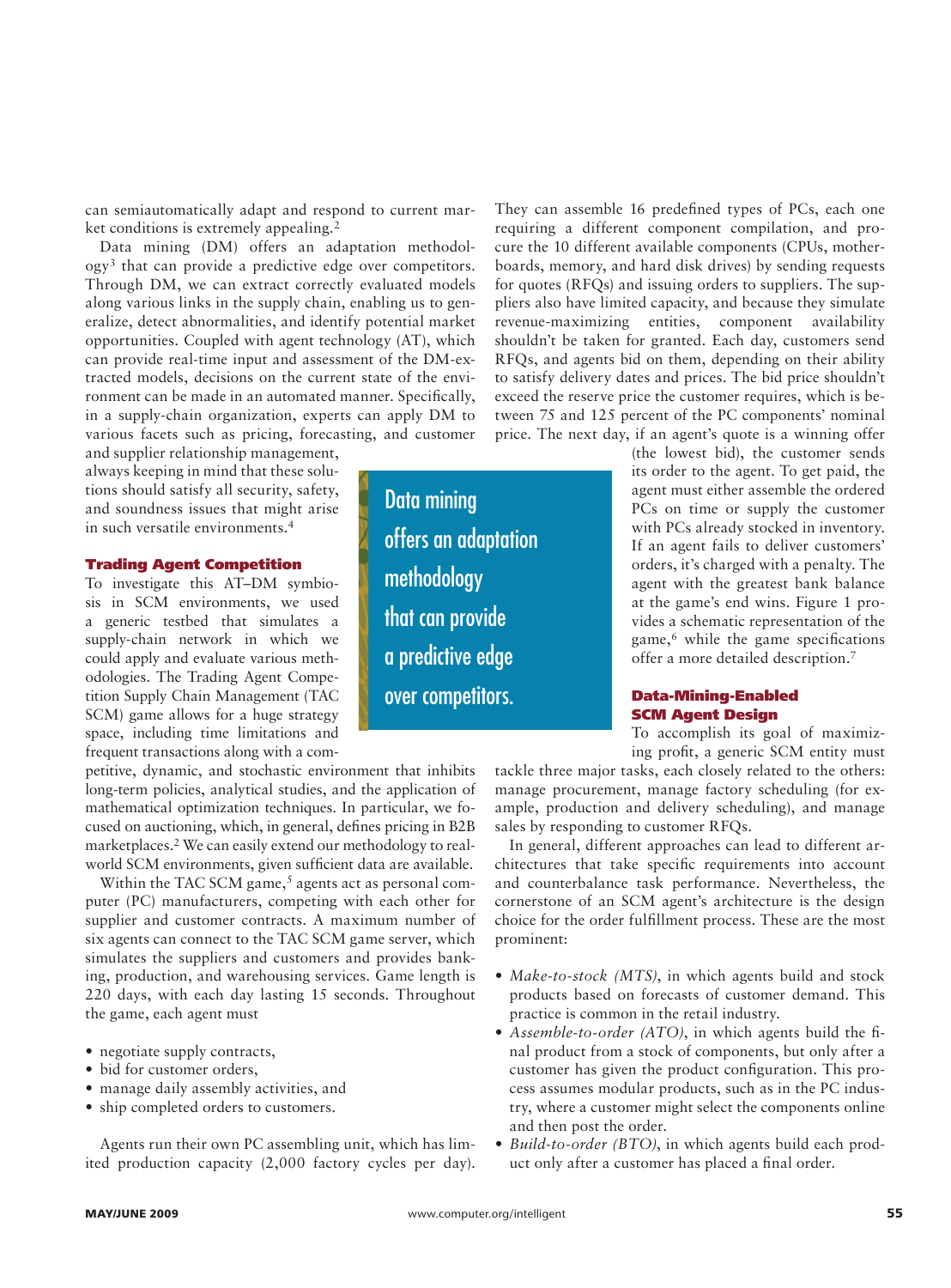

**Figure 1. An overview of the Trading Agent Competition Supply Chain Management (TAC SCM) game. (a) A graphic summarizing the TAC SCM game, which involves agents acting as PC manufacturers. (b) Negotiations, assets, and messages exchanged daily during the competition.**

*• Engineer-to-order (ETO)*, in which agents design and build a product according to customer requirements and specifications. Such an order fulfillment process is generally employed in large custom software and civil engineering projects.

Based on the requirements of the TAC SCM scenario and the current real-world practices of PC manufacturers,  $1,8$ ATO seems like the best choice for this industry. A major advantage of this order fulfillment design choice is the ability to utilize risk-pooling to reduce variation in demand and aggregate it over ranges of products instead of individual products. A range of products is a set that utilizes a common group of components. Thus, if an agent observes a large increase in the demand for a certain product, the agent factory could use components from the common pool because of the decreased demand for another product in the same range. On the other hand, an MTS strategy with accurate forecasts could also prove viable in such SCM environments. Even better, a hybrid strategy with ATO and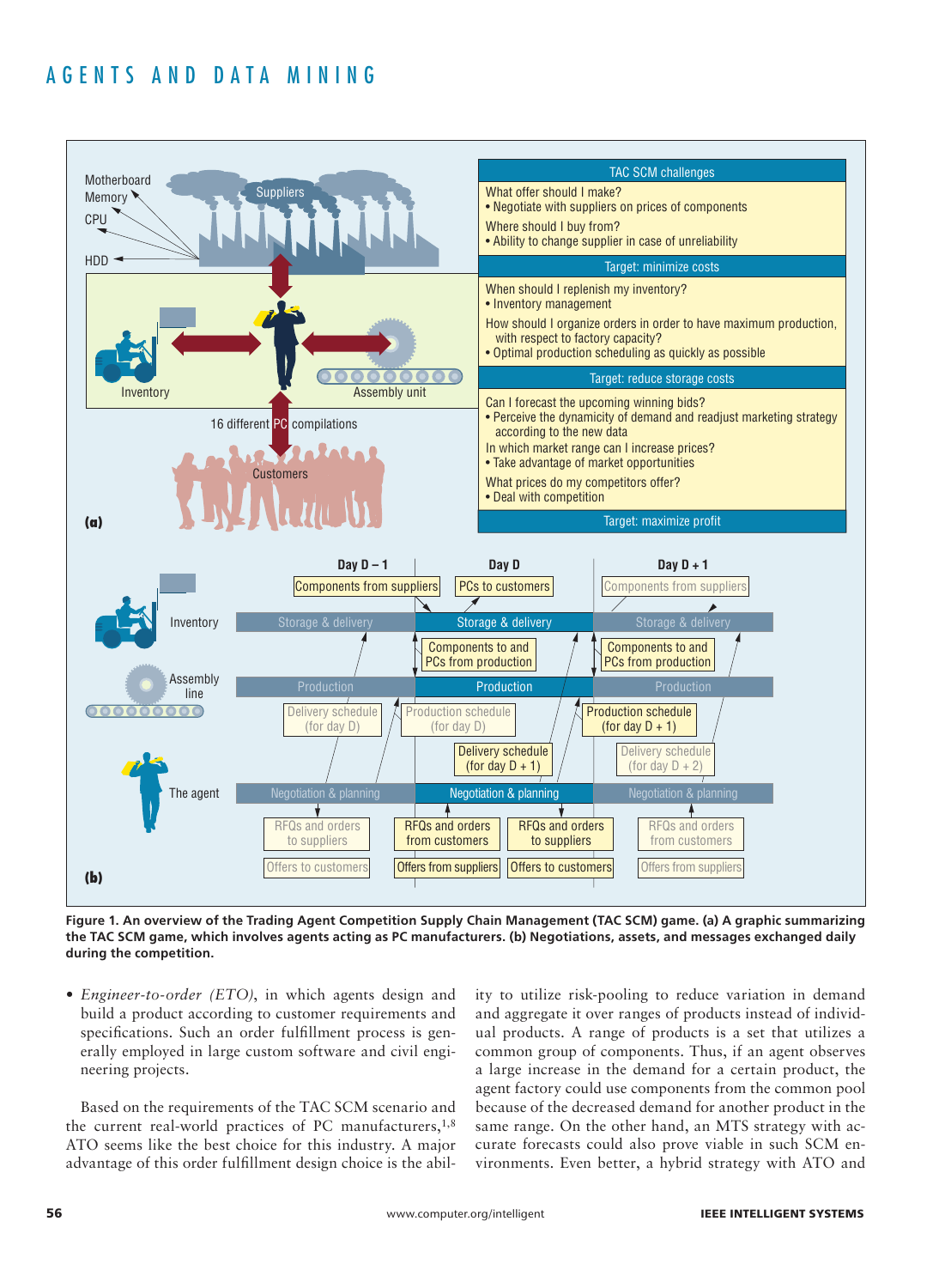MTS, if properly configured and evaluated, could boost the SCM agent's performance: the agent could work in a shortterm ATO mode, and if it detects an increase in future market prices, employ an MTS strategy in parallel to produce additional stock for predicted highly profitable long-term orders.

Having selected an order fulfillment process, an agent should then reduce costs (component purchase and storage costs), increase profit margins from sales (sell as many products as possible at the highest possible prices), and maintain high customer service levels (minimize penalties and avoid missed revenue from canceled orders). For all these goals, DM techniques can provide an efficient paradigm for modeling the agent's decision mechanism. The agent designer might apply DM in these specific fields:

- *• Predicting future demand.* Accurate predictions can indicate how many components to procure, when to expect prices to rise or fall, whether to save resources (components, products, and factory cycles) for future use, and so on. Because most operations have lead times in the supply chain, an agent must take action now in order to deal with events later. Thus, positioning the agent's decisions on the future-demand curve is vital for the agent's performance. Moreover, when deciding on the RFQs to bid on, the agent can simulate future auctions to choose whether to employ an eager (spare all resources on the current day's RFQs) or conservative (hold resources for forthcoming RFQs) bidding strategy.
- *• Bidding.* The agent can use historical data (available in TAC SCM game logs after each game) to extract models for predicting an auction's closing price or calculating probability distribution functions of bid acceptance, given a requested price.2
- *• Extracting useful patterns.* These patterns could comprise either economic regimes,<sup>9</sup> such as oversupply or scarcity of resources, or decision trees predicting unfruitful auctions. In the latter case, the agent could make bids equal to the reserve price and gain more profit, whereas in the former case, it could adapt its strategy according to market conditions.
- *• Predicting game/environment state.* Based on the predicted demand curve, the agent can identify the values of certain important game variables such as demand for specific products or product ranges and daily minimum and maximum prices for each product. These variables are strongly correlated with customer demand and are used as predictor variables for other DM models.
- *• Modeling suppliers.* Agents can also model suppliers through DM to predict procurement offer prices based on volume, due date, and reserve prices. These models can assist in identifying the optimal set of RFQs to send

suppliers each day to get cheaper prices, while maintaining the appropriate inventory position (IP) equal to the safety stock (SS) levels.

On this last point, for each day *x* into the future, *IP* should equal *SS* to have the prespecified delivery performance,

$$
IP_{d+x} = SS_{d+x} = OHI + \sum_{i=d}^{d+x} (OO_i) + \sum_{i=d}^{d+x} (BO_i),
$$
 (1)

where the *IP* for day  $d + x$  into the future is equal to the onhand inventory (*OHI*, components the agent currently has in stock), plus the components on order (*OO*, components ordered and that will be delivered from suppliers at day *i*) up to day  $d + x$ , minus back orders (*BO*, orders the agent has to deliver to customers at day *i*) up to day  $d + x$ . This is the standard equation for calculating the inventory position on any given day into the future. Based on the pricepredicting models and Equation 1, we can optimize what orders we should place (volume and due date) to satisfy SS levels and minimize costs.

If we make these design choices, the agent's blueprint would look like the one in Figure 2.

## Sales Modeling

Our analysis has focused on the most challenging aspect of SCM, the agent's bidding mechanism. It interacts with other entities (competitors and customers) and thus requires precise modeling of market conditions. Our main research goal was to identify the specifications for an efficient mechanism for handling the RFQs produced by customers each day, striving simultaneously for high service levels and high profitability, while always accounting for resource constraints.

In the TAC SCM auction environment, as well as in reallife situations, $2,10$  it's common for the agent to employ a probability distribution function that predicts the probability of an offer becoming an order, given the bidding price. After maximizing the expected utility (expected profit, in our case), the agent can then calculate the optimal price:

$$
ExpectedProfit = P(Win|Price) \cdot (Price - Cost).
$$
 (2)

If an agent bids on a single auction or takes part in all auctions, the challenge is to identify the price that maximizes expected profit. TAC SCM is even more challenging because agents must decide on a subset of daily RFQs to bid on. Bidding the price that maximizes the expected profit for all daily RFQs for a consecutive number of days, although a legitimate strategy, will almost certainly lead to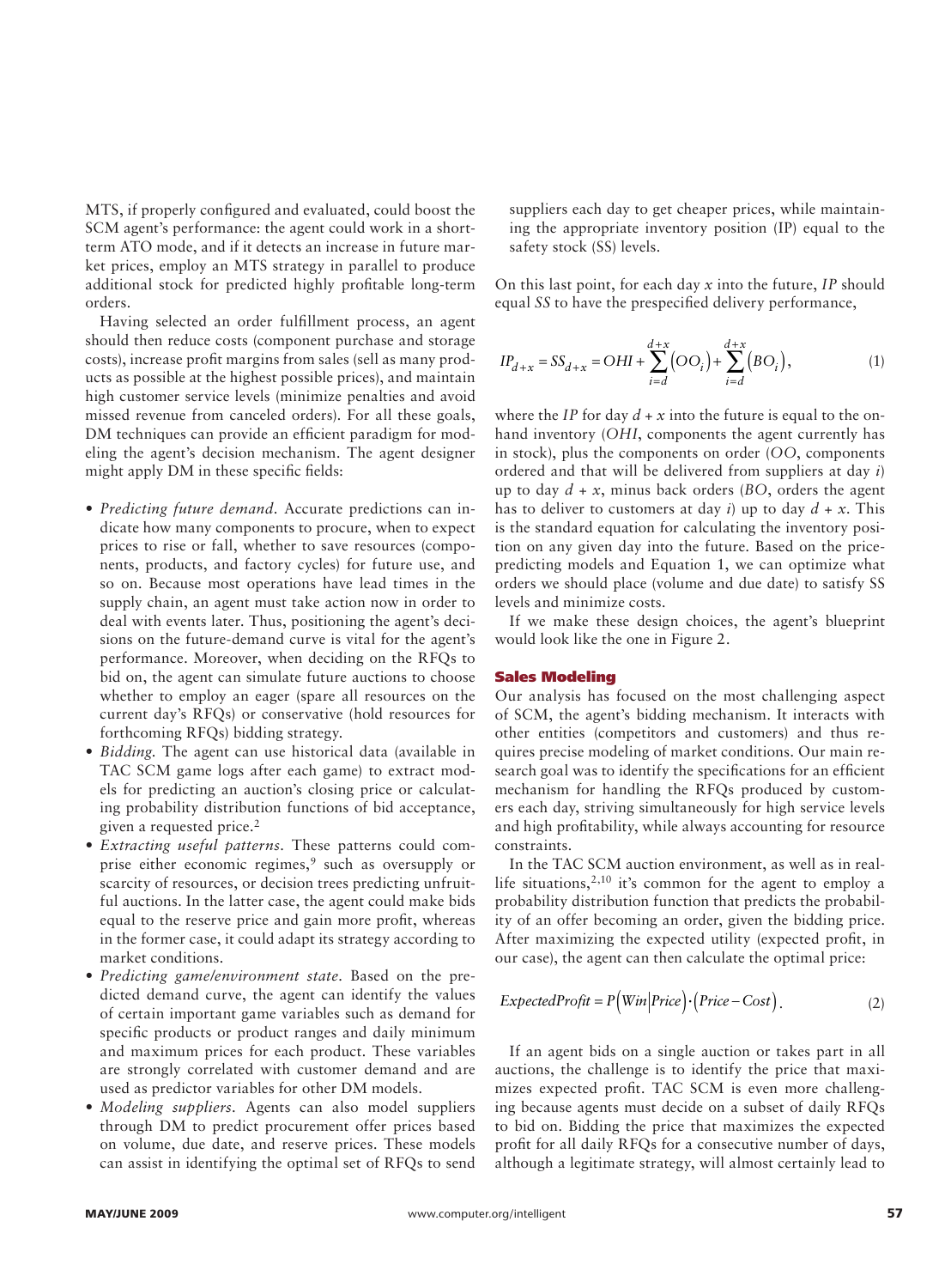

**Figure 2. Agent blueprint. The basic architecture of a supply-chain-management agent uses data mining primitives (demand forecasting, economic patterns, customer, and supplier modeling).**

large penalties, missed deliveries, and low revenue. Based on this hypothesis, the agent faces the problem of finding the optimal set of bids each day, and although it can apply mathematical optimization and local search algorithms, time limitations prohibit their use, so the agent must implement heuristic and greedy algorithms.10

We can quickly derive the probability distribution function by calculating the probabilities of acceptance at certain prices and then linearly interpolating between these specific points. More points, of course, mean higher accuracy. Preliminary statistical analysis indicates that bidding at the daily minimum price of a product observed the previous day results in winning 75 percent of the orders; this drops to 25 percent when bidding at the maximum price observed the previous day. A price of zero offers a percentage of 100 percent, bidding at the reserve price results in a low 2.5 percent, and bidding at any price *x* above the reserve price, according to the game specifications, has a 0 percent probability of acceptance. Figure 3 displays these percentages.

At this point, DM helps construct the distribution function. DM procedures generate the DM model based on historical transactions so it can predict the closing price for each auction by using order characteristics (reserve price, quantity, due date, and so on) and variables describing the state of the environment as predictors. Bidding at the predicted price results in a 50 percent chance of winning the order, because, intuitively, the error in the prediction will be a little higher or lower than the actual closing price. This

also holds true experimentally. If we enforce a monotonicity constraint so that the inequalities between prices are  $P_0$ − *price* < *Pmin* − *price* < *Pmodel* − *prediction* < *Pmax* − *price* <  $P_{\text{reserve}} < P_{\text{x} > \text{reserve}}$  all the time, we derive a probability distribution like the one in Figure 4. The probability distribution curve resembles a sigmoid function

$$
\left(1/1+e^{(a+b\cdot z)}\right);
$$
\n(3)

optimization software could fit it using iterative gradient methods. Adding one more point to the search of the probability distribution, especially in the linear part of the sigmoid function, results in a better modeling of that distribution. Additionally, having taken into account the 50 percent of order-winning probability when bidding at the price predicted by the model, an agent can skip calculating the probability distribution function and can bid up to two times its own resources. This approach isn't optimal, but it's much simpler and more time efficient.

Another DM model that could increase the agent's profit is to identify rules that encapsulate particular market states. Such states include

- the *start game period*, in which all agents try to build stock, thus buying components at higher prices;
- the *end game period*, in which all agents try to diminish their repositories, thus selling all of their stocked goods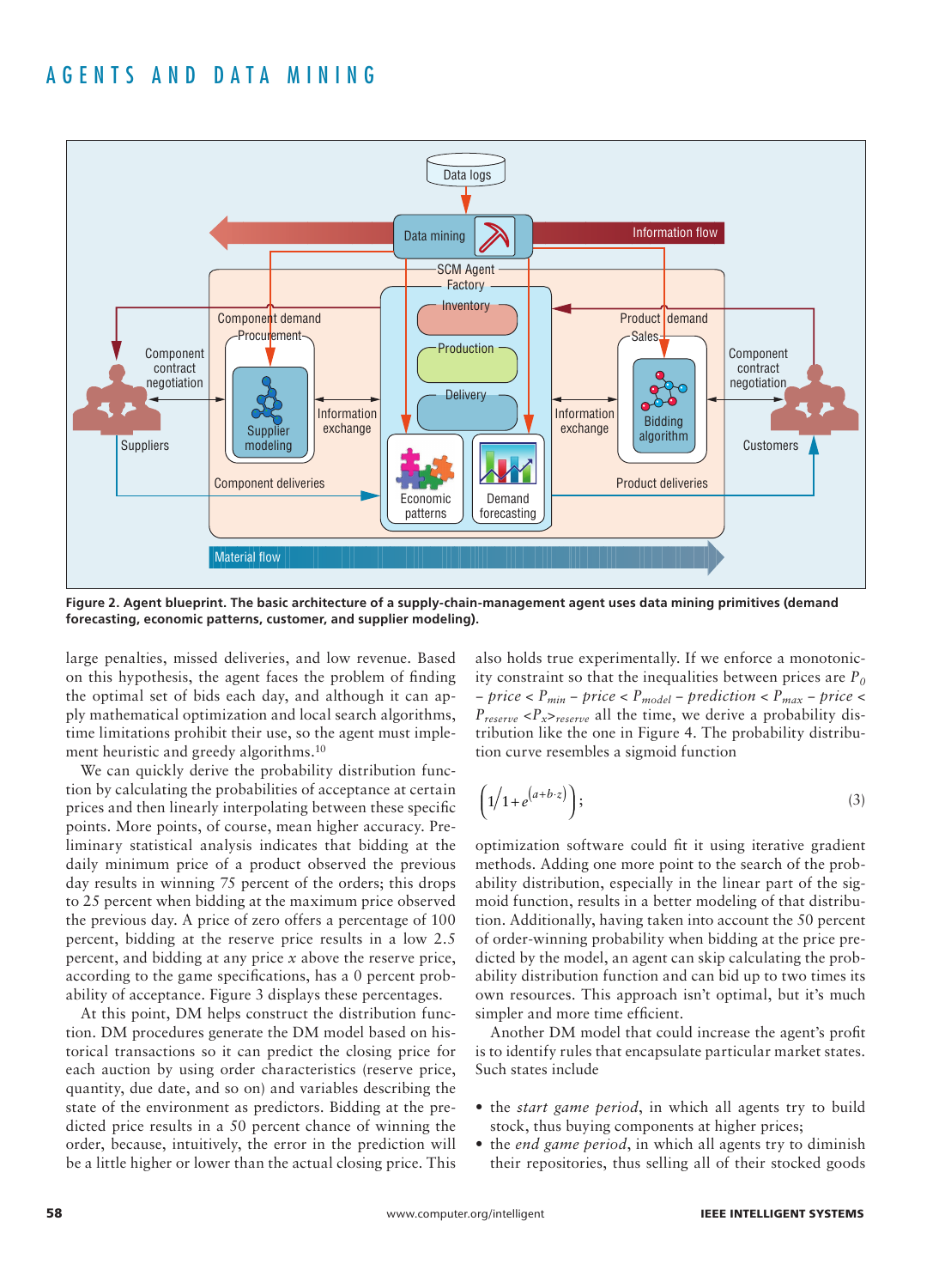**Figure 3. Prices. The** *y***-axis represents the Trading Agent Competition closing price, and the** *x***-axis the price under investigation: (a) the minimum price, (b) the predicted closing price, (c) the maximum price, and (d) the reserve price. Blue denotes auctions that would have been won by bidding the price shown. Red denotes those that would have been lost.**

at lower prices;

- • points in time *when certain components are depleted* and there's a low supply of certain products, thus affecting their price; and
- • points in time *when there is an overdemand by customers* and certain RFQs don't receive any offers, leading to unfruitful auctions.

Algorithm 1 takes these seasonal phenomena into account, identifies market opportunities, and handles them accordingly.

Each day, the agent receives RFQs from customers and evaluates them with respect to the current game state. In addition, it makes a prediction of the RFQ price ranges for a time window of *d* days ahead. If it expects forthcoming RFQs to be more profitable, the agent doesn't use all its factory cycles on the current day's RFQs. After calculating its free capacity with respect to pending and future orders, the agent attempts to predict whether the current day's auctions will be fruitful. If not (because there will be no competition), the agent places a bid equal to the reserve (maximum) price. If the auction seems fruitful, the agent feeds the RFQ details and the current game state into a DM model responsible for predicting an auction's closing price. The agent sets the probability to 0.5 based on the already-performed statistical analysis of the model's behavior. It then calculates the expected profit for all offers and sorts them in descending utility order. For each offer, if resources are adequate, the agent makes a bid and discounts resources (factory cycles and components) on the probability of acceptance of any given offer.





**Figure 4. Probability distribution for a specific bid's acceptance. Square signs dictate the price-probability pairs from our data. The red line is the linear interpolation, and the blue line is the probability function's nonlinear least squares estimation (modeled as a sigmoid function).**

## Deriving DM Models

SCM environments often provide a deluge of data from different sources, aimed at serving different stakeholders. To turn this data into exploitable information, an agent must carefully collect and preprocess them. The quality and quantity of the data set is of

vital importance because it practically determines the final algorithm performance (as DM experts say, "Garbage in, garbage out"). SCM environments such as TAC are much more complex because the market's dynamics and the interdependencies among all entities' performances dictate thorough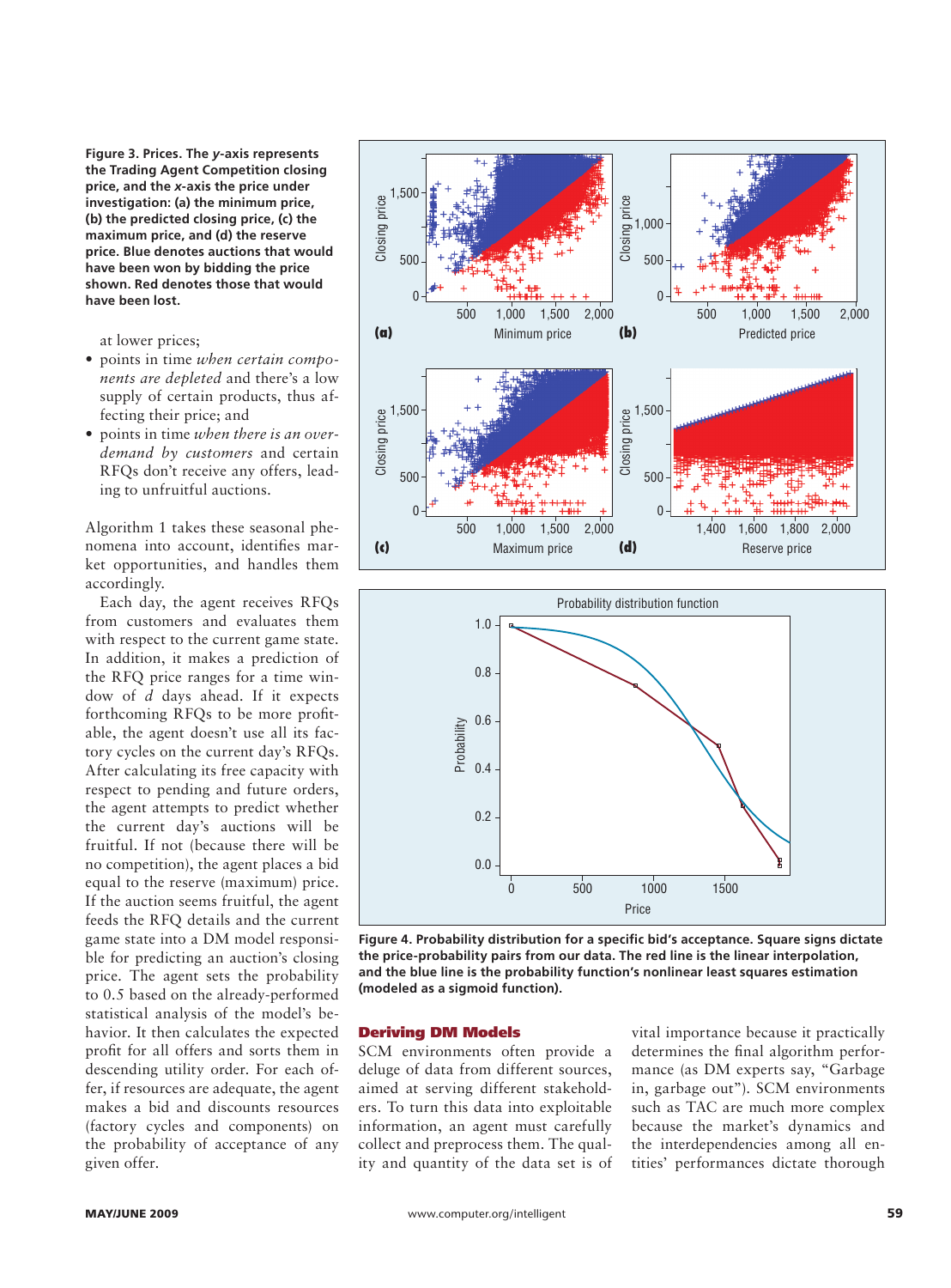**Algorithm 1. The data-mining-enabled bidding algorithm. An agent decides on the proposed bidding price for each request for quote (RFQ), with the help of the data mining models and then submits its offers based on profitability and factory resources available.**

```
RFQs ← current day RFQs
current ← current game state
for i = 1 to i = d do
    demand predict demand in RFQs for day i
    RFQs.add(generateRFQs(demand))
    RFQs.creationDate ← i
end for
for all RFQs do
    state ← dm.predictState(current,rfq.creationDate)
   if dm.isUnfruitful(rfq, state) then
       rfq.bidPrice = rfq.reservePrice
    else
       rfq.bidPrice = dm.predictPrice(rfq,state)
    end if
   rfq.prob = 0.5 rfq.profit = rfq.prob x rfq.bidPrice
end for
sort in descending expected profit order
while resources > 0 do
    agent.makeOffer(rfq)
    resources -= rfq.prob x rfq.resources
end while
```
analysis. For example, deviation in RFQ prices could imply a market opportunity (that is, profit) or market manipulation (that is, major loss).

The process we propose for building efficient models consists of the following facets:

- *• Data aggregation and filtering*. Our first concern was to construct the optimal set of predictor variables. We filtered game instances to remove transient phenomena caused by start and end game effects, which produced data sets containing instances from day 50 to day 200. Additionally, we removed winning bids below 50 percent of the product base price as outliers (no profit is possible from bidding below such a price, according to the game specifications for supplier pricing).
- *• Attribute selection*. We decided on a subset of attributes that best describes the inquired model, delivers the best generalization performance, and reduces data dimensionality.
- *Model development*. Finally, we extracted and evaluated different models using regression algorithms.

We performed our analysis on game logs from four consecutive tournaments that occurred from 2005 to 2008. We didn't consider logs from previous years (2003 and 2004) because a major change in game rules occurred in 2005.

We chose the initial set of attributes based on their observability during the course of the game, allowing the agent to make online predictions. We derived one model for each of the 16 products; the initial set contained 38 attributes that attempt to predict the RFQ's winning price (see Table 1).

Because there was too much available data, we reduced the training data set to be time and memory efficient, without lowering the models' quality. For each year of competition, we created two data sets: one with the auctions on the product with the lowest base price, such as product ID 1, and one with the auctions on the product with the highest base price, such as product ID 8. Thus, we generated eight data sets. We performed random sampling to construct the final data sets and chose a 5 percent portion of the initial data, having observed that we could reach concrete conclusions by using learning curves. The final data sets contained 60,000 to 70,000 instances.

Our ultimate goal was to discover the subset of attributes that best describes an auction's closing price and has high predictive power despite the tournament, game, round, or year. This would make the agent more robust for different game states. We applied the *correlation feature selection*  (CFS) algorithm with different search procedures such as *best first forward selection*, *greedy forward selection*, and *genetic search*. We kept all attributes that the feature selection algorithm picked more than 80 percent of the time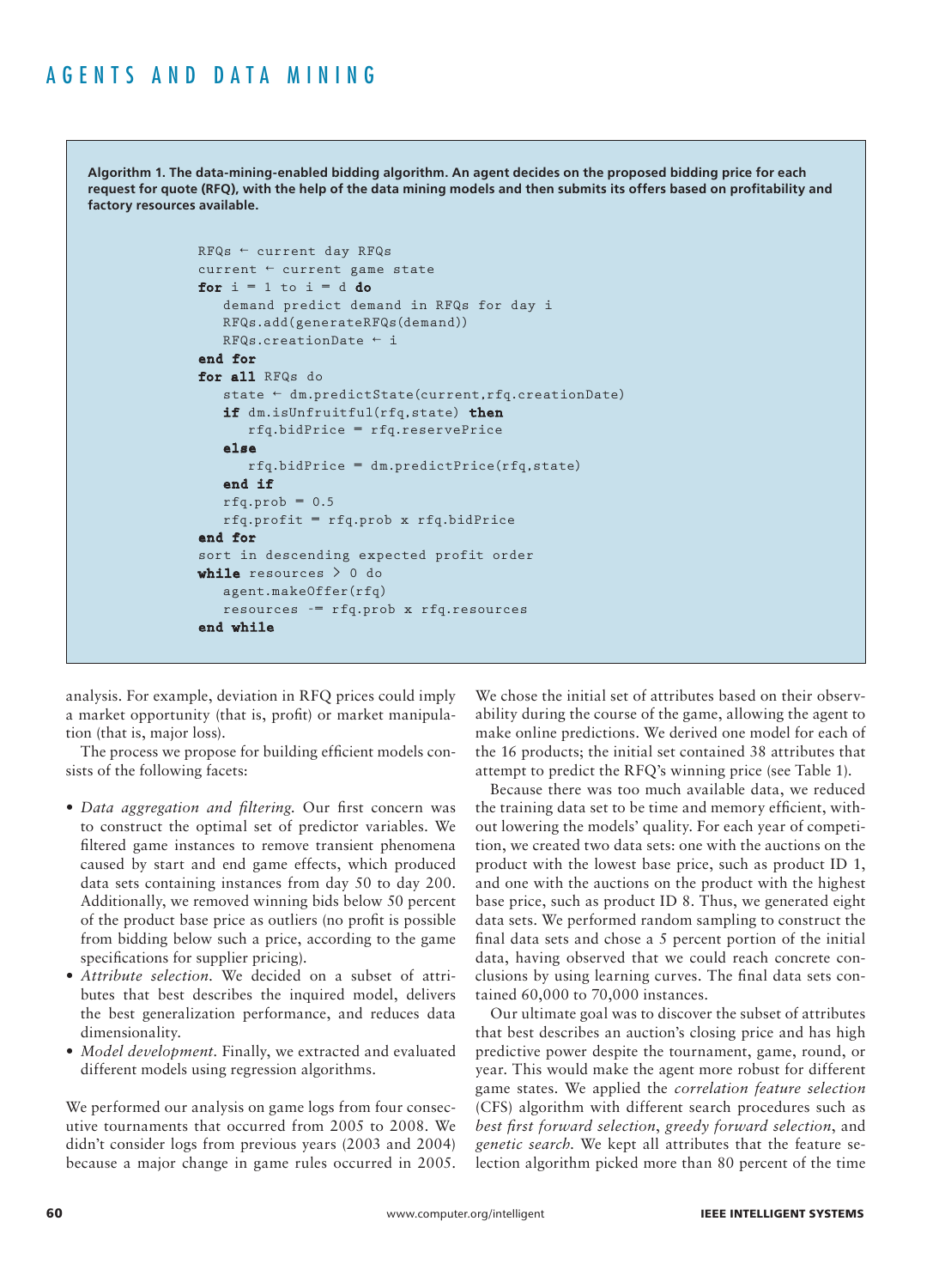**Table 1. The initial set of 38 predictor variables. Percentages refer to the product's base price.**

| <b>Predictor variables</b>                                               |                                                                          |  |  |  |  |
|--------------------------------------------------------------------------|--------------------------------------------------------------------------|--|--|--|--|
| 1. Request for quote (RFQ) reserve price (75% to 120%)                   | 35. Average of the maximum prices of the product for the previous 5 days |  |  |  |  |
| 2. RFQ due date (3 to 12 days ahead)                                     | 36. Average of the total demand for the previous 5 days                  |  |  |  |  |
| 3. RFQ penalty $(5\% \text{ to } 15\%)$                                  | 37. Average of the range demand for the previous 5 days                  |  |  |  |  |
| 4. RFQ quantity (1 to 20 PCs)                                            | 38. Average of the product demand for the previous 5 days                |  |  |  |  |
| 5. Current date                                                          |                                                                          |  |  |  |  |
| 6. Current total demand                                                  |                                                                          |  |  |  |  |
| 7. Current range demand in RFQs                                          |                                                                          |  |  |  |  |
| 8. Current product demand in RFQs                                        |                                                                          |  |  |  |  |
| 9–14. Minimum price of the product for the previous 5 days               |                                                                          |  |  |  |  |
| 15–19. Maximum price of the product for the previous 5 days              |                                                                          |  |  |  |  |
| 20–23. Total demand for the previous 5 days                              |                                                                          |  |  |  |  |
| 24–27. Range demand for the previous 5 days                              |                                                                          |  |  |  |  |
| 28–33. Product demand for the previous 5 days                            |                                                                          |  |  |  |  |
| 34. Average of the minimum prices of the product for the previous 5 days |                                                                          |  |  |  |  |

during attribute selection (tenfold cross-validation experiments); in all, we kept eight data sets. Consequently, to decide on the most useful attributes, we created a subset that contains all attributes represented in at least 75 percent of the cases in which the signs of the coefficients didn't change from year to year. After performing this procedure, all data sets contained the following attributes:

- reserve price of the RFQ under investigation,
- current total demand,
- current product demand,
- • minimum and maximum prices the previous day,
- total and product demand the previous day,
- maximum price two days before,
- average minimum price over the last five days, and
- average maximum price over the last five days.

All of these attributes' coefficients stayed positive during regression testing, implying that the higher the predictors' values, the higher the winning price of the auction. Table 2 summarizes the results of our approach for different years, algorithms, and attribute sets.

We can easily identify that the final subset of attributes (26 percent of the original data set's variables) performs very well compared to the original. And although different agents with different strategies participate in the game over the years, the attributes we selected are capable of capturing the market. From the major regression algorithms we applied, M5<sup>'</sup> outperformed the rest of the data sets, probably because splitting the space with a decision tree and consequently employing different linear models allows M5 to identify different market states.<sup>11</sup>

put (predicted price) can vary when three agents participate in an auction instead of the usual six. Although we didn't consider start and end game effects, the models generalized quite well and predicted the closing prices of such periods with great accuracy. The same holds true when we used data from different years to train and test the models (see Table 3). Last but not least, the errors in probability estimation for various probabilities (0.7, 0.6, 0.5, 0.4) were very small, ranging from 0.001 to 0.05 (we used the WEKA data analysis software for performing  $DM<sup>11</sup>$ .

We also used DM to predict whether an auction would prove unfruitful. We used the same initial set of attributes as in the previous section and performed classification to identify whether an auction will be met (classified as 1) or not (classified as 0). Again, we employed attribute selection methodologies to find the most prominent attributes. We performed experiments using the data sets from the 2005 finals (more competitive) and second finals (less competitive) and generated six data sets: two tiny (6,245 and 5,806 instances), two medium (124,223 and 118,831 instances), and two huge (621,577 and 592,084 instances, respectively).

We applied the CFS algorithm (as in the previous set of experiments) as well as ReliefF to rank the tiny data sets and obtained 14 potential candidate subsets of attributes. We applied several algorithms to measure accuracy (C4.5, REPtrees, DecTables, NaiveBayes, RBFNets, IBk, JRip, BayesNet, and PART) and chose the most accurate for a tenfold cross-validation evaluation:

- current simulation date,
- reserve price,
- minimum and maximum price of product the previous day,

For example, given the same game state, the target out-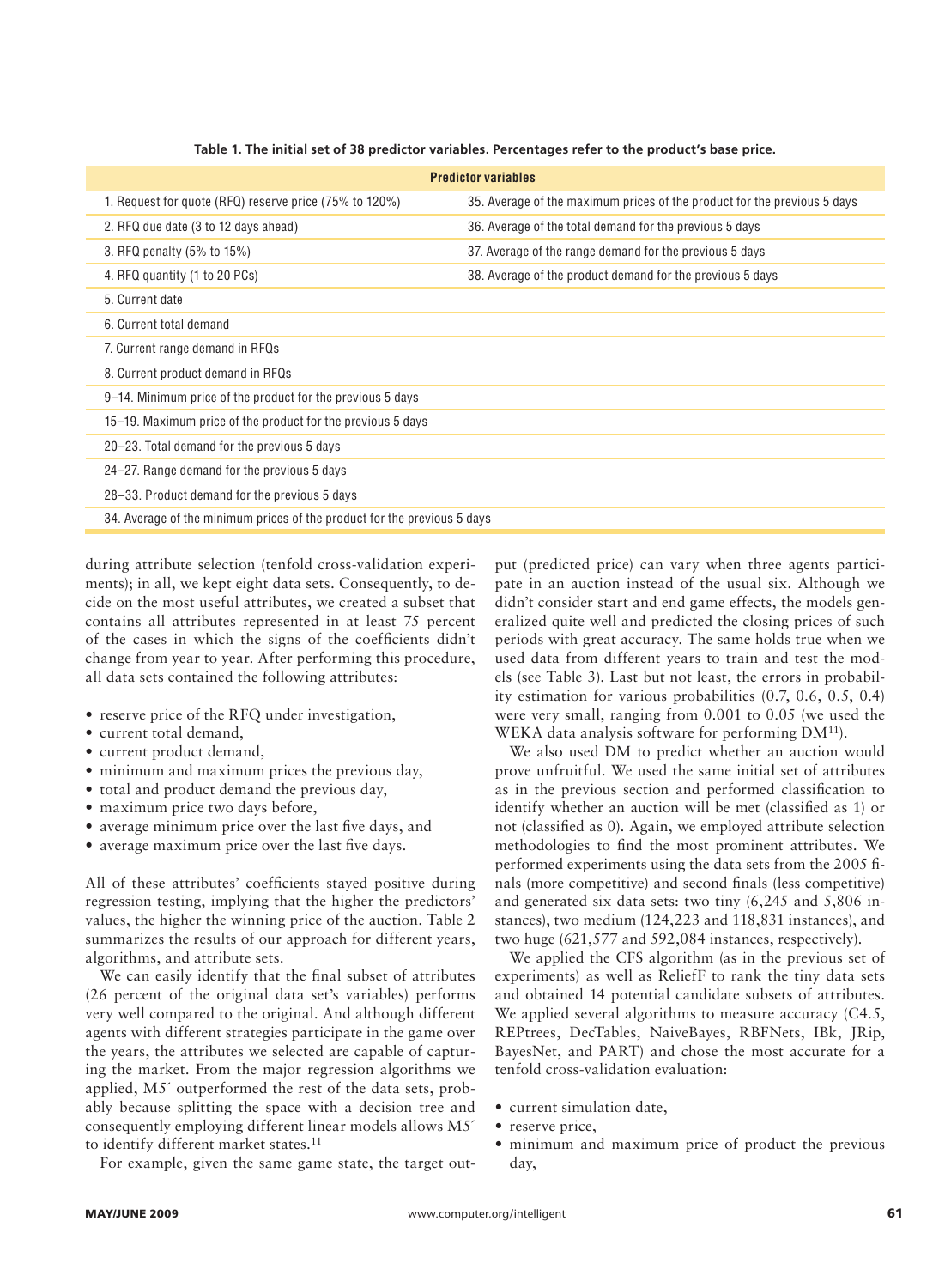## AGENTS AND DATA MINING

|                     |           |             |                  | 2005             | 2006             |                  | 2007             |                  | 2008             |                  |
|---------------------|-----------|-------------|------------------|------------------|------------------|------------------|------------------|------------------|------------------|------------------|
|                     |           |             | <b>Product 1</b> | <b>Product 8</b> | <b>Product 1</b> | <b>Product 8</b> | <b>Product 1</b> | <b>Product 8</b> | <b>Product 1</b> | <b>Product 8</b> |
| Full<br>set<br>(FS) | LR.       | cc          | 0.866            | 0.859            | 0.92             | 0.916            | 0.904            | 0.897            | 0.827            | 0.827            |
|                     |           | MAE         | 74               | 118              | 62.5             | 96               | 66               | 104              | 98               | 141              |
|                     |           | <b>RMSE</b> | 113              | 176              | 97               | 148              | 93               | 146              | 141              | 200              |
|                     | M5'       | СC          | 0.886            | 0.883            | 0.934            | 0.931            | 0.924            | 0.915            | 0.865            | 0.877            |
|                     |           | MAE         | 65               | 101              | 55               | 83.5             | 57               | 91               | 83               | 114              |
|                     |           | RMSE        | 105              | 161              | 88               | 135              | 83               | 133              | 126              | 173              |
| Yearly<br><b>FS</b> | <b>LR</b> | cc          | 0.865            | 0.857            | 0.932            | 0.915            | 0.902            | 0.896            | 0.826            | 0.832            |
|                     |           | MAE         | 74               | 119              | 63               | 97               | 67               | 104              | 98.5             | 141.5            |
|                     |           | RMSE        | 114              | 177              | 98               | 149              | 94               | 147              | 142              | 200.5            |
|                     | M5'       | cc          | 0.887            | 0.881            | 0.933            | 0.929            | 0.922            | 0.915            | 0.865            | 0.877            |
|                     |           | MAE         | 64               | 101.5            | 55               | 84               | 58               | 92               | 82.5             | 114              |
|                     |           | <b>RMSE</b> | 104.5            | 163              | 89               | 137              | 84               | 134              | 126              | 174              |
| Final<br>FS         | <b>LR</b> | CC          | 0.865            | 0.858            | 0.918            | 0.915            | 0.901            | 0.895            | 0.824            | 0.832            |
|                     |           | MAE         | 74               | 119              | 63               | 97               | 67               | 105              | 99               | 142              |
|                     |           | RMSE        | 114              | 177              | 98               | 149              | 95               | 148              | 142              | 201              |
|                     | M5'       | <b>CC</b>   | 0.889            | 0.882            | 0.933            | 0.93             | 0.922            | 0.913            | 0.865            | 0.876            |
|                     |           | MAE         | 64               | 101              | 55               | 84               | 58               | 92               | 83               | 114              |
|                     |           | <b>RMSE</b> | 104              | 162              | 89               | 136              | 84               | 135              | 126              | 174              |
|                     | <b>NN</b> | cc          | 0.886            | 0.881            | 0.932            | 0.928            | 0.919            | 0.913            | 0.864            | 0.875            |
|                     |           | MAE         | 66               | 104              | 56               | 86               | 60               | 94               | 84               | 117              |
|                     |           | <b>RMSE</b> | 105              | 162              | 90               | 137.5            | 86               | 136              | 126              | 175              |

### **Table 2. Predicting an auction's closing price.\***

\* Correlation coefficient (CC), mean absolute error (MAE), and root mean squared error (RMSE) are provided for linear regression (LR), trees (M5´), and neural networks (NN) modeling using tenfold cross-validation. The range of the target attribute is [825, 2062.5] for product 1 and [1175, 2937.5] for product 8.

### **Table 3. Establishing the validity and robustness of the models by training and testing using different years.\***

| <b>Train:2005 Test:2006</b> |       |            |             |  |  |  |  |
|-----------------------------|-------|------------|-------------|--|--|--|--|
| CC<br>MAE<br><b>RMSE</b>    |       |            |             |  |  |  |  |
| Product 1                   | 0.927 | 58.15      | 92.07       |  |  |  |  |
| Product 8                   | 0.924 | 88.23      | 141.46      |  |  |  |  |
| <b>Train:2006 Test:2007</b> |       |            |             |  |  |  |  |
|                             | CC    | MAE        | <b>RMSE</b> |  |  |  |  |
| Product 1                   | 0.916 | 59.02      | 87.10       |  |  |  |  |
| Product 8                   | 0.909 | 94.09      | 138.35      |  |  |  |  |
| <b>Train:2007 Test:2008</b> |       |            |             |  |  |  |  |
|                             | CC    | <b>MAE</b> | RMSE        |  |  |  |  |
| Product 1                   | 0.853 | 83.80      | 130.80      |  |  |  |  |
| Product 8                   | 0.869 | 116.81     | 178.69      |  |  |  |  |

\* The errors are in the same range when using tenfold cross-validation with only one year as input using correlation coefficient (CC), mean absolute error (MAE), and root mean squared error (RMSE).

- • current demand, and
- previous day demand.

Although accuracy might not be the best evaluation measure, it provides a qualitative overview of the problem at hand. We performed more elaborate testing using the selected attributes to evaluate whether they're related to start and end effects (current date), demand (customer demand the last two days), and strong competition between agents (minimum and maximum prices' distance from the reserve price). We selected C4.5 as the best performing algorithm and then experimented on the optimal configuration, to improve recall and precision.

In almost all games, the competing agents met most of the auctions